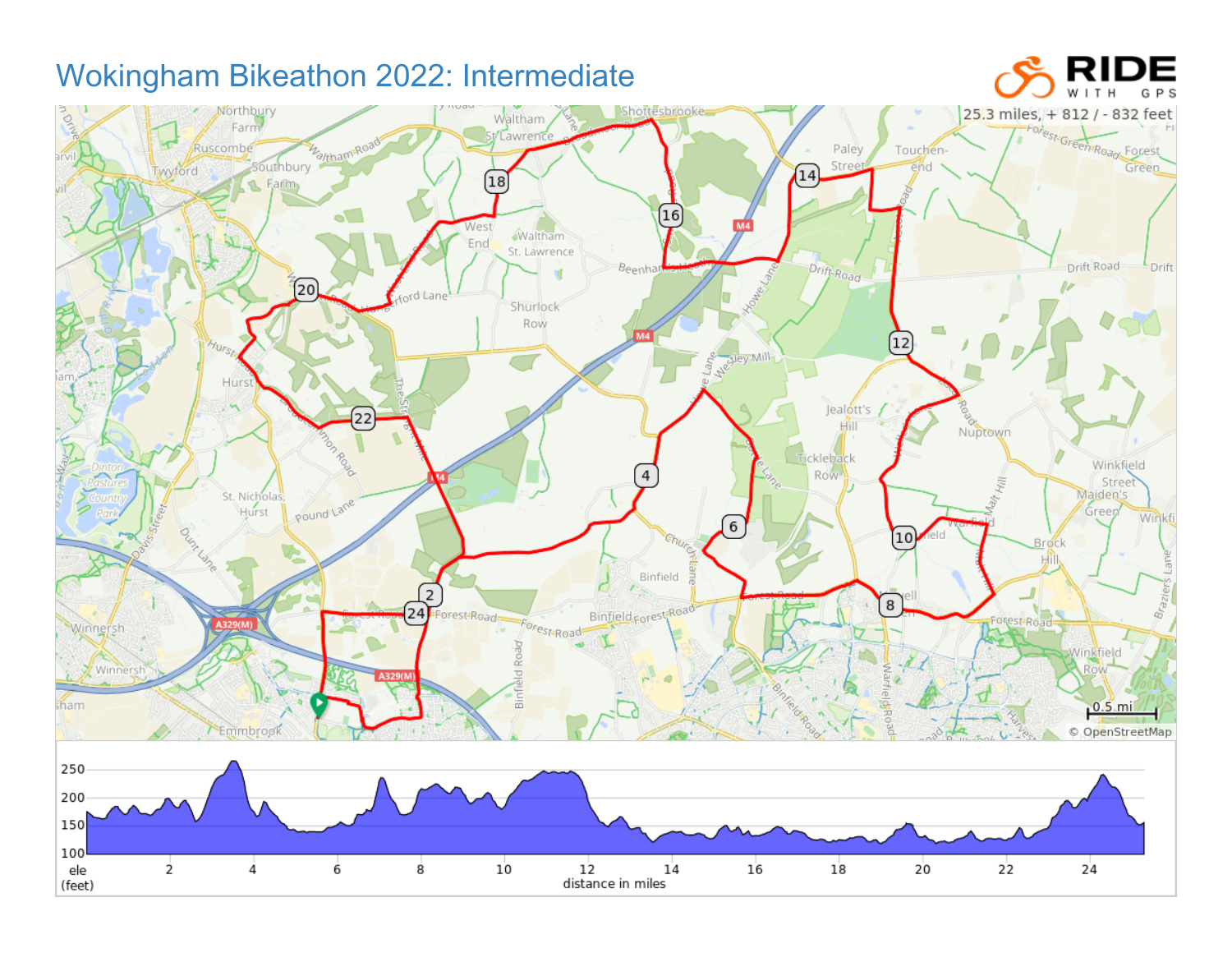## Wokingham Bikeathon 2022: Intermediate

| <b>Num</b>      | <b>Dist</b> | <b>Type</b> | <b>Note</b>                                          | <b>Next</b> |
|-----------------|-------------|-------------|------------------------------------------------------|-------------|
| 1.              | 0.0         | 0           | Start of route                                       | 0.1         |
| 2.              | 0.1         |             | R                                                    | 0.0         |
| 3.              | 0.2         |             | R onto Bell Foundry Lane                             | 0.2         |
| 4.              | 0.4         |             | R                                                    | 0.2         |
| 5.              | 0.6         |             | Sharp L                                              | 0.0         |
| 6.              | 0.6         |             | R onto Bell Foundry Lane                             | 0.1         |
| 7 <sub>1</sub>  | 0.7         |             | L onto Bell Foundry Lane                             | 0.0         |
| 8.              | 0.8         |             | L onto Warren House Road                             | 0.3         |
| 9.              | 1.1         |             | L onto Warren House Road                             | 0.1         |
| 10 <sub>1</sub> | 1.2         |             | At roundabout, take exit 2 onto Warren<br>House Road | 0.6         |

| <b>Num</b>      | <b>Dist</b> | Type | <b>Note</b>                                        | <b>Next</b> |
|-----------------|-------------|------|----------------------------------------------------|-------------|
| 11.             | 1.9         |      | At roundabout, take exit 2 onto<br>Maidenhead Road | 0.5         |
| 12.             | 2.4         |      | R onto Maidenhead Road                             | 1.4         |
| 13.             | 3.7         |      | L onto Church Hill, B3018                          | 0.6         |
| 14.             | 4.3         |      | R onto Howe Lane                                   | 0.0         |
| 15.             | 4.3         |      | Keep R onto Howe Lane                              | 0.5         |
| 16.             | 4.8         |      | Sharp L onto Howe Lane                             | 0.0         |
| 17 <sub>1</sub> | 4.8         |      | R onto Bottle Lane                                 | 0.6         |
| 18.             | 5.4         |      | R onto Ryehurst Lane                               | 0.9         |
| 19.             | 6.3         |      | L onto Cabbage Hill Lane                           | 0.5         |
| 20.             | 6.8         |      | Sharp L onto Forest Road, B3034                    | 0.8         |

## 1.2 miles. +37/-32 feet  $\begin{array}{cccccccccccccc} \bot & \bot & \bot & \bot & \bot & \bot & \bot & \bot \end{array}$

<u>. . . . . . . . . . . . . .</u>

 $\mathbf{L}$ 

| <b>Num</b> | <b>Dist</b> | Type | <b>Note</b>                                                    | <b>Next</b> |
|------------|-------------|------|----------------------------------------------------------------|-------------|
| 21.        | 7.6         |      | At roundabout, take exit 1 onto Forest<br>Road West End, B3034 | 0.1         |
| 22.        | 7.7         |      | Keep R onto Forest Road West End,<br>B3034                     | 0.0         |
| 23.        | 7.7         |      | Sharp R onto Forest Road West End,<br>B3034                    | 0.0         |
| 24.        | 7.7         |      | R onto Forest Road, A3095                                      | 0.3         |
| 25.        | 7.9         |      | Continue onto Warfield Street, B3034                           | 0.6         |
| 26.        | 8.5         |      | Keep L                                                         | 0.0         |
| 27.        | 8.6         |      | Slight L onto Bracknell Road                                   | 0.1         |
| 28.        | 8.7         |      | Keep L onto Bracknell Road                                     | 0.1         |
| 29.        | 8.8         |      | Sharp R onto Bracknell Road                                    | 0.0         |
| 30.        | 8.8         |      | L onto Malt Hill                                               | 0.5         |

## 5.6 miles. +185/-205 feet

 $\sim$   $\sim$ 

 $\overline{a}$ 

 $\frac{1}{2} \left( \frac{1}{2} \right) \left( \frac{1}{2} \right)$ 

| <b>Num</b> | <b>Dist</b> | <b>Type</b> | <b>Note</b>                                         | <b>Next</b> |
|------------|-------------|-------------|-----------------------------------------------------|-------------|
| 31.        | 9.4         |             | L onto Church Lane                                  | 0.7         |
| 32.        | 10.0        |             | R onto Westhatch Lane                               | 0.1         |
| 33.        | 10.1        |             | R onto Weller's Lane                                | 0.4         |
| 34.        | 10.5        |             | Keep R                                              | 0.0         |
| 35.        | 10.5        |             | R onto Weller's Lane                                | 0.7         |
| 36.        | 11.2        |             | Keep R onto Weller's Lane                           | 0.2         |
| 37.        | 11.4        |             | Sharp R onto Weller's Lane                          | 0.0         |
| 38.        | 11.4        |             | L onto Ascot Road, A330                             | 1.0         |
| 39.        | 12.5        |             | At roundabout, take exit 2 onto Ascot<br>Road, A330 | 0.5         |
| 40.        | 13.0        |             | Sharp L onto Sheepcote Lane                         | 0.5         |
| 41.        | 13.5        |             | L onto Paley Street, B3024                          | 0.6         |

4.7 miles. +102/-179 feet